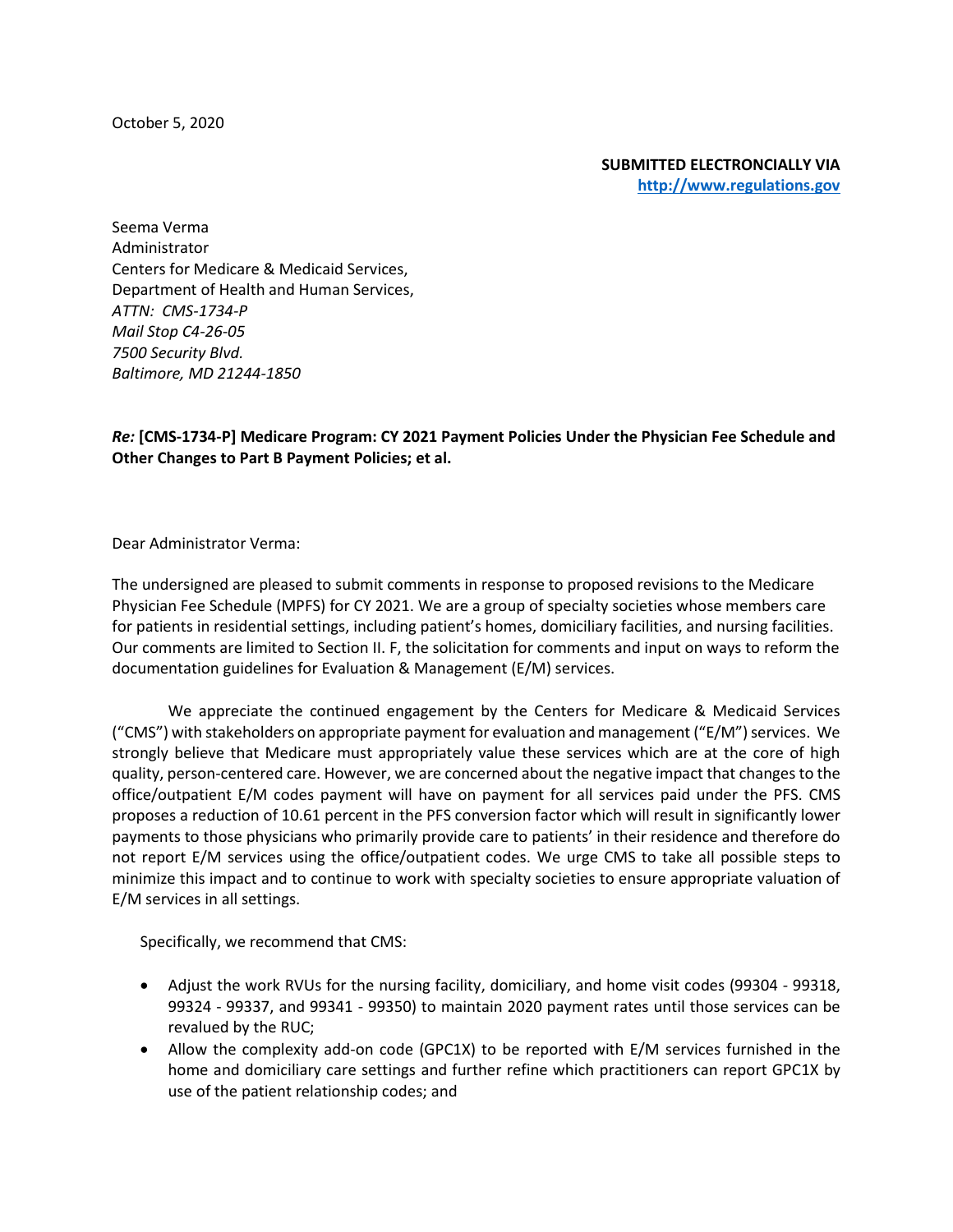• Assume utilization of GPC1X in 2021 of 23 percent of total expected utilization, consistent with experience with other new E/M codes.

## **A. CMS Should Consider the Nursing Facility, Domiciliary, and Home Visit Codes to Be Analogous to the Office/Outpatient Codes and Adjust the Work RVUs to Avoid Reducing Payments for those Services.**

CMS states in the rule "we believe that the magnitude of the changes to the values of the office/outpatient E/M visit codes and the associated redefinitions of the codes themselves are significant enough to warrant an assessment of the accuracy of the values of services containing, or closely analogous to, office/outpatient E/M visits." $1$  We are particularly concerned about the magnitude of the impact the proposed changes will have on E/M services furnished to patients in their residences which are reported under the nursing facility, domiciliary, and home visit codes which have not been revalued for many years. We are very concerned that these settings of care are already underserved and have become even more disadvantaged and these services are even more critically needed due to the PHE. Physicians are seeking to minimize patient exposures and thus may more frequently need to make home or assisted living facility visits, particularly to avoid emergency room services whenever possible. The pandemic has created disproportionate mortality for those in nursing facilities and greater complexity for all who work there. Services at home, the assisted living facility and nursing home reduce the burden on other care settings and are best for the vulnerable beneficiary. The proposed reduction in the conversion factor will reduce the Medicare payment for those services by 8 to 10 percent. CMS should evaluate its authority to take steps to maintain payment levels for these services in order to maintain access for care.

Nursing home, domiciliary, and home visits have the same components as office visits and require similar levels of medical decision-making and therefore are closely analogous to the revalued codes. In particular, home and domiciliary services are the same as office/outpatient services in every way, except for the service location. They are relatively low volume services provided to a highly vulnerable population by professionals who are disproportionately affected by Medicare policy.

Appropriately valuing and paying for E/M services provided in those settings is especially important as the country continues to respond to the risks and challenges of COVID-19. The risk of infection may lead many patients, particularly elderly and chronically ill patients who are at elevated risk from COVID-19, not to seek care in the office setting. Services furnished in the nursing facility, home and domiciliary settings will be critical to providing access to needed care and to maintaining care relationships.

CMS could determine that the nursing facility, domiciliary, and home visit CPT codes are analogous to office/outpatient codes and adjust the work RVUs for those codes to take into consideration the changes in the values for the office/outpatient codes. We understand that the RUC will be reviewing these codes in the near future so any increase in valuation by CMS would be temporary - likely for one or two years. Our primary concern is that beneficiaries continue to have access to these services in the near term and therefore we ask that CMS revise the work RVUs for 99304 - 99318, 99324 - 99337, and 99341- 99350 to the extent necessary to maintain the payment rate for these codes at 2020 levels. Additional changes in value can wait until the RUC reviews these codes and sends its recommendations to CMS. Given the relatively small volume of services reported under these codes, we do not expect that this

 $\overline{a}$ 

<sup>1</sup> 85 Fed. Reg. 50124.e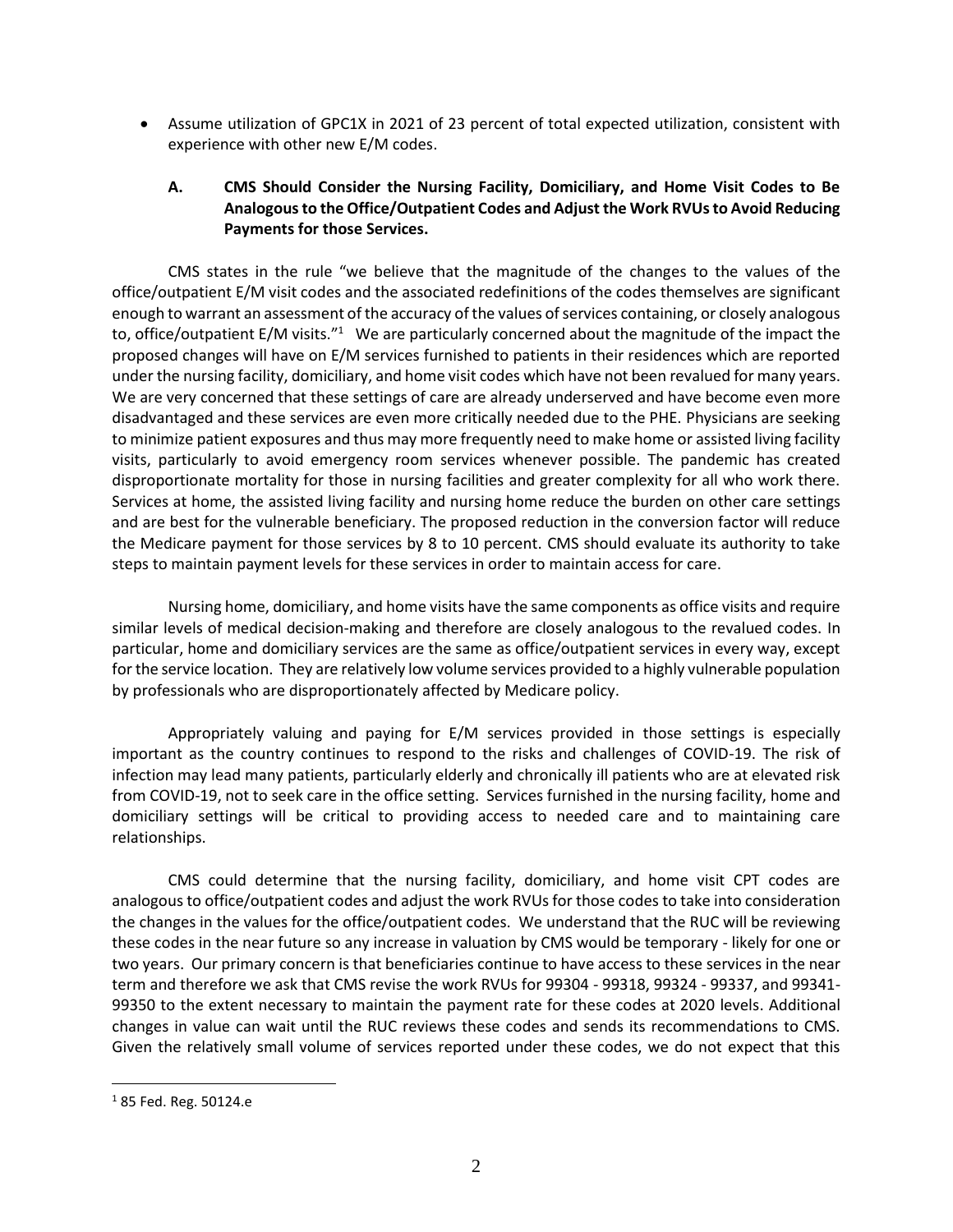change would negatively impact the conversion factor. Our estimate of the RVUs required to achieve this outcome are shown below.

| <b>Setting</b>                    | <b>Patient</b>                               | <b>HCPCS</b> | <b>Recommend Work</b><br><b>RVU</b> |
|-----------------------------------|----------------------------------------------|--------------|-------------------------------------|
| <b>Nursing</b><br><b>Facility</b> | <b>Initial</b>                               | 99304        | 1.90                                |
|                                   |                                              | 99305        | 2.70                                |
|                                   |                                              | 99306        | 3.52                                |
|                                   | Subsequent                                   | 99307        | 0.88                                |
|                                   |                                              | 99308        | 1.33                                |
|                                   |                                              | 99309        | 1.79                                |
|                                   |                                              | 99310        | 2.69                                |
|                                   | <b>Discharge Service</b>                     | 99315        | 1.48                                |
|                                   |                                              | 99316        | 2.19                                |
|                                   | <b>Annual nursing</b><br>facility assessment | 99318        | 1.96                                |
| <b>Domiciliary</b>                | <b>New</b>                                   | 99324        | 1.18                                |
|                                   |                                              | 99325        | 1.75                                |
|                                   |                                              | 99326        | 2.99                                |
|                                   |                                              | 99327        | 3.95                                |
|                                   |                                              | 99328        | 4.70                                |
|                                   | <b>Established</b>                           | 99334        | 1.21                                |
|                                   |                                              | 99335        | 1.96                                |
|                                   |                                              | 99336        | 2.78                                |
|                                   |                                              | 99337        | 4.07                                |
| Home                              | <b>New</b>                                   | 99341        | 1.17                                |
|                                   |                                              | 99342        | 1.77                                |
|                                   |                                              | 99343        | 2.93                                |
|                                   |                                              | 99344        | 3.85                                |
|                                   |                                              | 99345        | 4.66                                |
|                                   | <b>Established</b>                           | 99347        | 1.14                                |
|                                   |                                              | 99348        | 1.79                                |
|                                   |                                              | 99349        | 2.64                                |
|                                   |                                              | 99350        | 3.74                                |

**Table 1 Recommended Work RVUs to Maintain 2020 Payment Rates**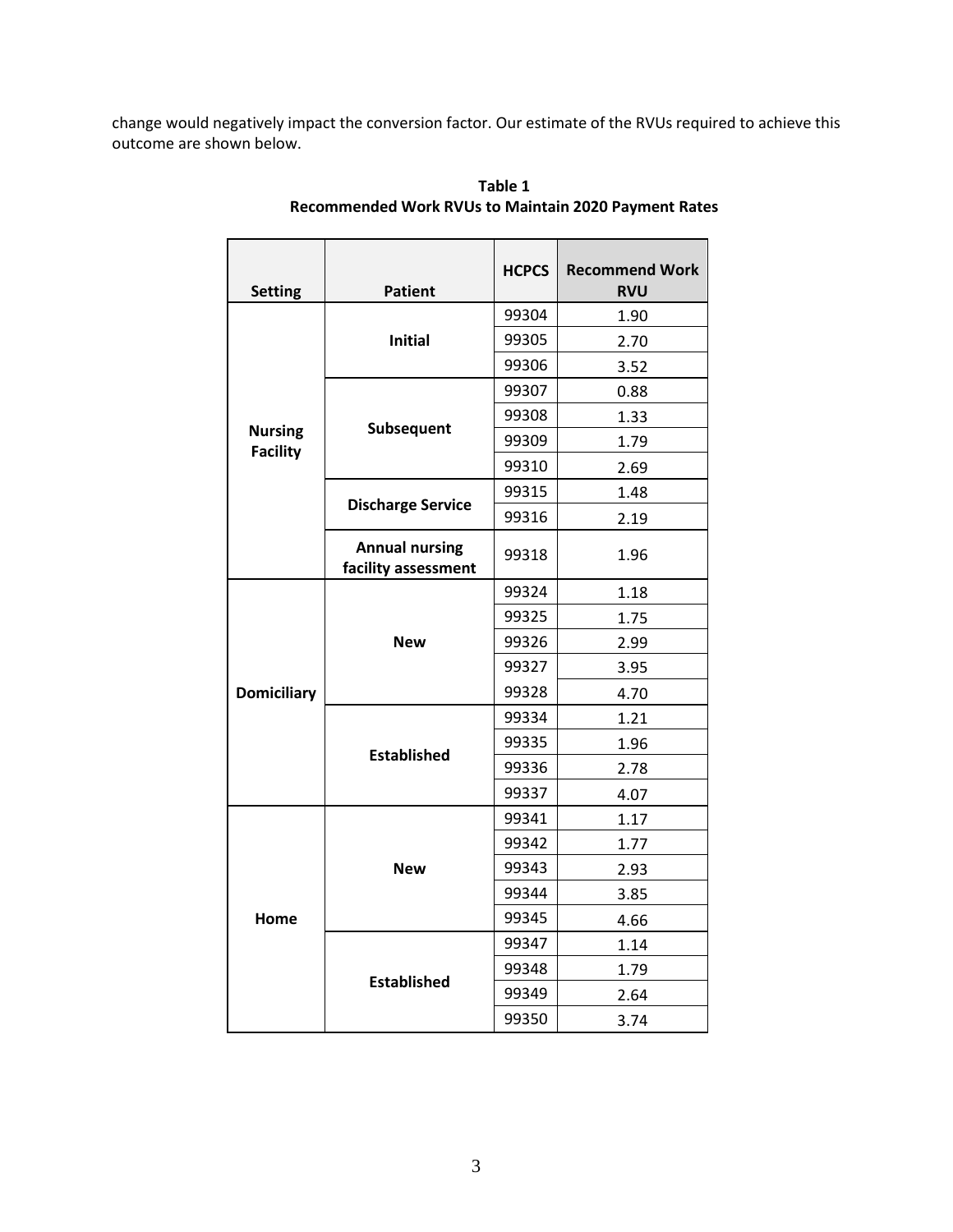## **B. CMS Should Allow Use of the Complexity Add-on Code with Nursing Facility, Home, and Domiciliary Visit Codes**

In the proposed rule, CMS states that the new complexity add-on code GPC1X is distinct from other preventive or care management codes because "GPC1X reflects the time, intensity, and PE when practitioners furnish services that enable them to build longitudinal relationships with all patients (that is, not only those patients who have a chronic condition or single-high risk disease) and to address the majority of patients' health care needs with consistency and continuity over longer periods of time."<sup>2</sup> We agree that such longitudinal relationships are critical elements of high quality care and urges CMS to clarify that the add-on code can be billed in all instances where this type of intense E/M service is furnished. In particular, CMS should clarify that the add-on code can be reported with outpatient visits furnished in settings other than the office, specifically nursing facility, home and domiciliary visits (99304 - 99318, 99324 - 99337, 99341 - 99345). Domiciliary, home and nursing home visits are as complex as office visits and may be more complex because the physician is often acting as both a primary care physician and a specialist taking care of patients with acute illnesses superimposed on multiple chronic illnesses. Many members of our societies perform office visits and home visits and believe they are identical with respect to building longitudinal relationships with patients and families. In many cases patients are seen at home on a regular basis because they are homebound and unable to go to a physician office. Recognizing the visit complexity inherent to those services and allowing for reporting of GPC1X with home and domiciliary visit codes will help pay more appropriately for the care provided.

## **C. CMS Should Assume Utilization of Complexity Add-on Code Will Be No Greater Than 23 Percent in the First Year the Code is Available.**

It is not clear from the proposed rule discussion how frequently CMS assumes GPC1X will be reported in 2021. We urge CMS to ensure that the assumption is consistent with experience of other codes in the first year of availability and does not overstate expected utilization. We note that, for most practices, the new code will not be included in billing software on January 1, 2021; it will be several months before the code can be easily included on electronic claims. This delay and the need to educate physicians about proper use of the code mean that the utilization next year will likely be well below the use that could be anticipated three to four years after implementation. For example, utilization of transitional care management services (99495 and 99496) when first effective in 2013 was 24 percent and 22 percent respectively of the 2018 volume. Utilization of the chronic care management code (99490) in its first year (2015) was 23 percent of the 2018 volume.

Based on this experience, the appropriate utilization assumption for 2021 is at most 23 percent of the anticipated full utilization for all specialties. We urge CMS to refine its methodology to include this utilization assumption.

\* \* \*

Thank you for the opportunity to submit these comments. We would be pleased to answer any questions you may have. Please contact Paul Rudolf at paul.rudolf@arnoldporter.com.

 $\overline{a}$ 

<sup>2</sup> 85 Fed. Reg. at 50,138.